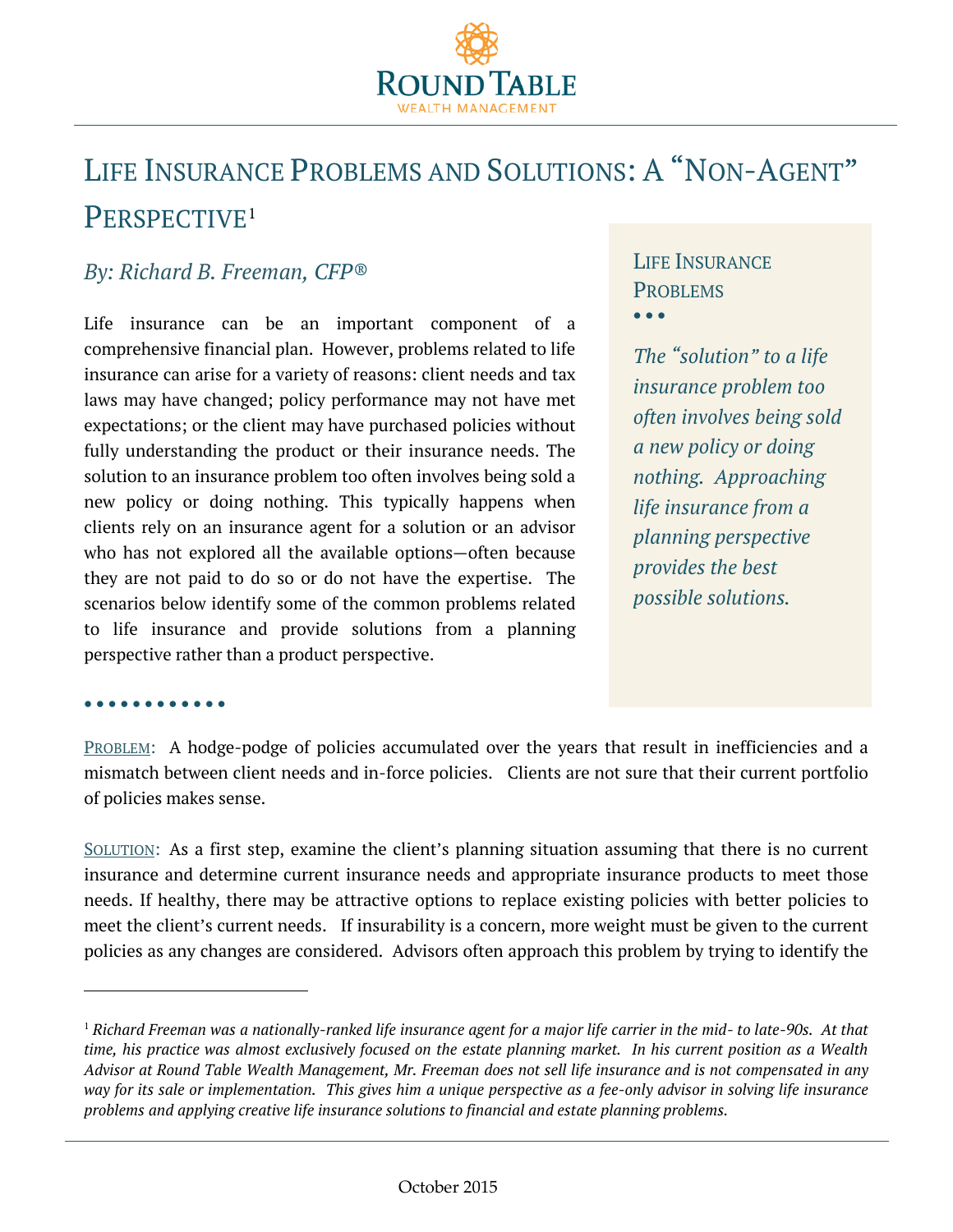"good" policies vs. the "bad" policies according to some subjective criteria. Then they keep the good ones and get rid of the bad ones. This approach does not take into account the fact that the client's needs may have changed significantly since the original policies were purchased and assumes that the current policies were appropriate at the time they were purchased.

• • • • • • • • • • • •

PROBLEM: Under-performing permanent insurance policies that may require future premium payments that are greater than expected. For policies that were issued in a higher interest rate environment, a certain amount of premiums were projected to maintain the policy. Now that interest rates are lower, additional premiums may be needed in order to maintain the same coverage. Failure to pay increased premiums can result in an unexpected termination of the policy. Clients are often surprised and upset—blaming the carrier or insurance in general. This anger is misplaced and unproductive as the policy is doing what it was designed to do. Most likely the agent failed to explain (or the client forgot) how the policy works, and no one provided periodic updates to keep the policy owner informed.

SOLUTION: Re-assess client needs, review current policies to assess the degree of this problem and determine whether the policies should be replaced, re-structured or left alone. While the insurance company typically sends out annual statements showing policy values they do not send the necessary re-projections (called "in-force projections" in industry terms) needed to properly monitor the policy. A review should be done every two to three years. This can be especially problematic where a fiduciary relationship is involved via an Irrevocable Life Insurance Trust and the policy owner is a Trustee. If a Trustee fails to monitor the policy over time and it underperforms, the Trustee may be the target of legal action or at the very least a strained relationship with the insureds. Once again, rather than focusing exclusively on the product problem, this is an opportune time to revisit the planning area. Does the need that this policy originally fulfilled still exist or has it changed in any way? The client may have more assets, fewer expenses or lower estate tax exposure. Can this policy be restructured maybe by lowering the death-benefit which will then limit the need for additional premiums? Finally, can a newer policy with lower cost-of-insurance rates or guaranteed premiums be purchased to meet the client's needs.

#### • • • • • • • • • • • •

PROBLEM: Using a life insurance product to provide retirement income. High income earners may seek tax-advantaged ways to save for retirement. Life insurance sales illustrations that show how life insurance can meet that objective may look attractive; however, high premium payments may become burdensome over time. Policies often cannot be maintained and may not perform as projected.

SOLUTION: The best solution is to avoid these plans in the first place. Properly structured, the tax and policy aspects of using life insurance as a retirement income tool can look very attractive. Cash values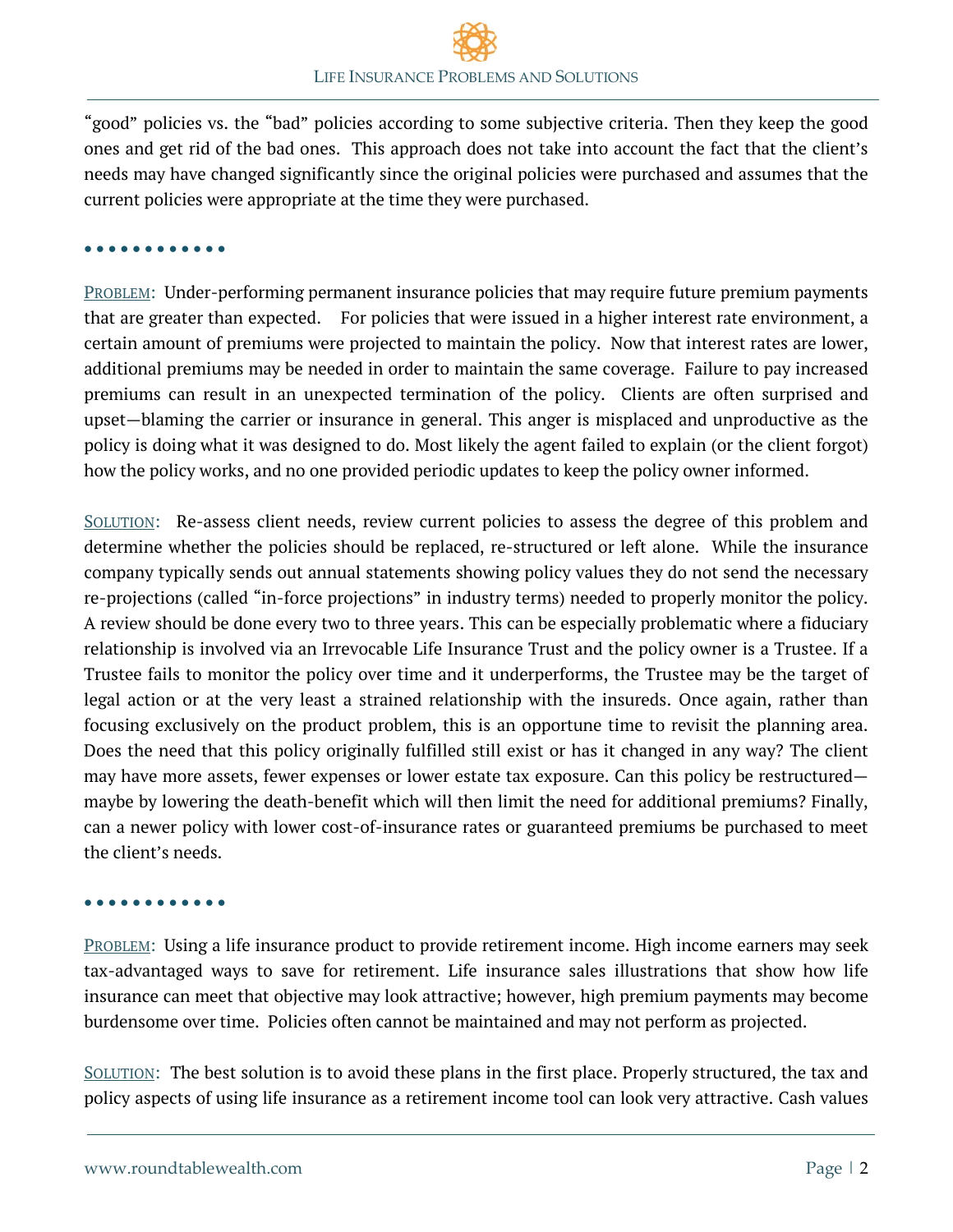grow tax deferred and may be accessed in retirement on a tax free basis using tax free withdrawals and loans. Combining high premiums with the smallest death benefit needed to maintain the tax benefits of life insurance maximizes the efficiency of this strategy. Growth of cash values are maximized while insurance costs are minimized. The illustrations show these plans needing a very long time to work well—perhaps 30 years or so. People start off by funding the policy as it was sold to them. But things change. Client income may have gone down—limiting funds available to commit to this strategy or they lose interest in paying the large premiums necessary to fund these plans. In addition, planning needs may have changed and the client no longer has a need for the death benefit. If the policy underperforms there is a risk that the policy will run out of money (lapse) at older ages. Allowing the policy to lapse could result in an income tax liability (on the deferred earnings). Even worse, if too much cash was already distributed, there may not be enough money in the policy to pay the tax (a/k/a "phantom income"). Most advisors rarely see anyone in retirement using a policy to provide income.

If a client has already purchased a life policy for retirement plan purposes and wants to stop using it that way several options are available. A first step in the assessment is to determine any surrender charges that may exist now and over the next few years if the policy is surrendered. Next, the policy may have a built up tax liability should it be surrendered—"taxable gain upon surrender" in industry terms. Finally, the insured's health and life insurance death benefit needs must be considered. After these factors are taken into account the insured could decide to keep the policy for death benefit purposes but reduce the high premium payments or just cash surrender the policy.

#### • • • • • • • • • • • •

PROBLEM: Assuming there is nothing you can do about an outdated or poorly drafted Irrevocable Life Insurance Trust (ILIT) that owns a life insurance policy. A trust that was drafted many years ago may be inconsistent with the client's current estate plan.

SOLUTION: There are several possible solutions to this problem:

- (1) Decanting ("pouring" the contents of an old ILIT into a new ILIT) can be a solution where state law permits.
- (2) Implementing a new policy with a new ILIT. When the ILIT holds term life insurance and the client is insurable, this can be an attractive option. While the new insurance may cost more—because the client is older now—that is often a cost worth incurring in order to have a new ILIT that is coordinated with the client's current estate plan.
- (3) If a client is uninsurable, perhaps other policies exist that can be transferred into a new ILIT. Please note that the insured would have to survive three years after the date of transfer for the policy to escape estate taxation. $^2$  $^2$

 $\overline{a}$ 

<span id="page-2-0"></span><sup>&</sup>lt;sup>2</sup> Transfers made within 3 years of death are included in a decedent's gross estate under IRC Section 2035.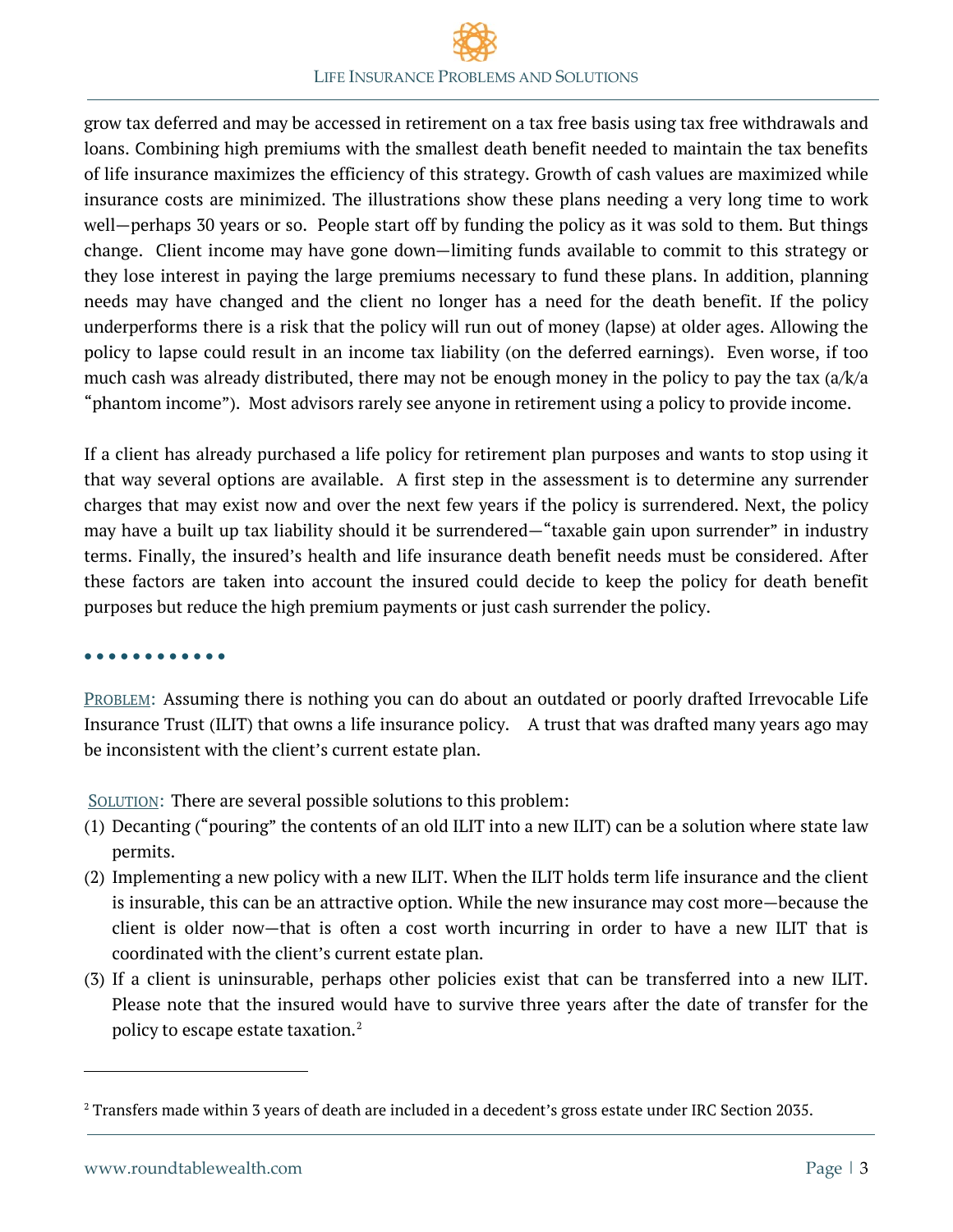#### • • • • • • • • • • • •

PROBLEM: High embedded taxable gain in a permanent life policy that is no longer needed. Surrendering the policy will result in taxation at ordinary income tax rates and could result in a large income tax liability.

SOLUTION: The first step is to contact the carrier and ask for the "taxable gain upon surrender" figure which will allow you to determine the income tax liability should the policy be surrendered. Once the tax liability is determined, the following options could be considered:

- (1) Surrender the policy for its cash value and pay the tax.
- (2) If the policy is owned by the insured then a tax-free rollover (IRC Section1035 exchange) to a noload variable annuity might make sense. Taxation is deferred and investment options are increased.
- (3) If the policy is owned by a trust and the beneficiaries are in a lower income tax bracket than the ILIT or Grantor it may make sense to distribute (if the trust permits) the policy to the beneficiaries and have them surrender the policy.
- (4) Sell the policy on the secondary market through a Life Settlement broker.<sup>[3](#page-3-0)</sup>

#### • • • • • • • • • • • •

PROBLEM: Buying less life insurance than you need because you are not spending your insurance dollars efficiently. Clients often have a maximum amount that they are inclined to spend on insurance. They tend to buy large 20 or 30 year term life insurance policies that have high premiums.

SOLUTION: Clients should consider layering policies into both shorter and longer periods to stretch their insurance dollars further. Owning some policies at the shorter end—10 or 15 years—can lower the overall cost as these policies have lower premiums and provide higher death benefits when financial obligations are highest. This strategy takes on increased relevance when clients are buying insurance in their late 30s and older. When you are young life insurance is generally inexpensive. As you age costs increase. This makes sense for many, as most families need less insurance (as the short term insurance ends) because their net worth builds and their financial responsibilities toward raising their children decreases.

#### • • • • • • • • • • • •

 $\overline{a}$ 

PROBLEM: Failure to insure a spouse that does not work outside the home. A high earning spouse may earn enough to afford a caretaker if the stay-at-home spouse dies and may not feel there is a need to insure a stay-at-home spouse.

<span id="page-3-0"></span><sup>&</sup>lt;sup>3</sup> Note that income taxation may be ordinary income and/or capital gain.